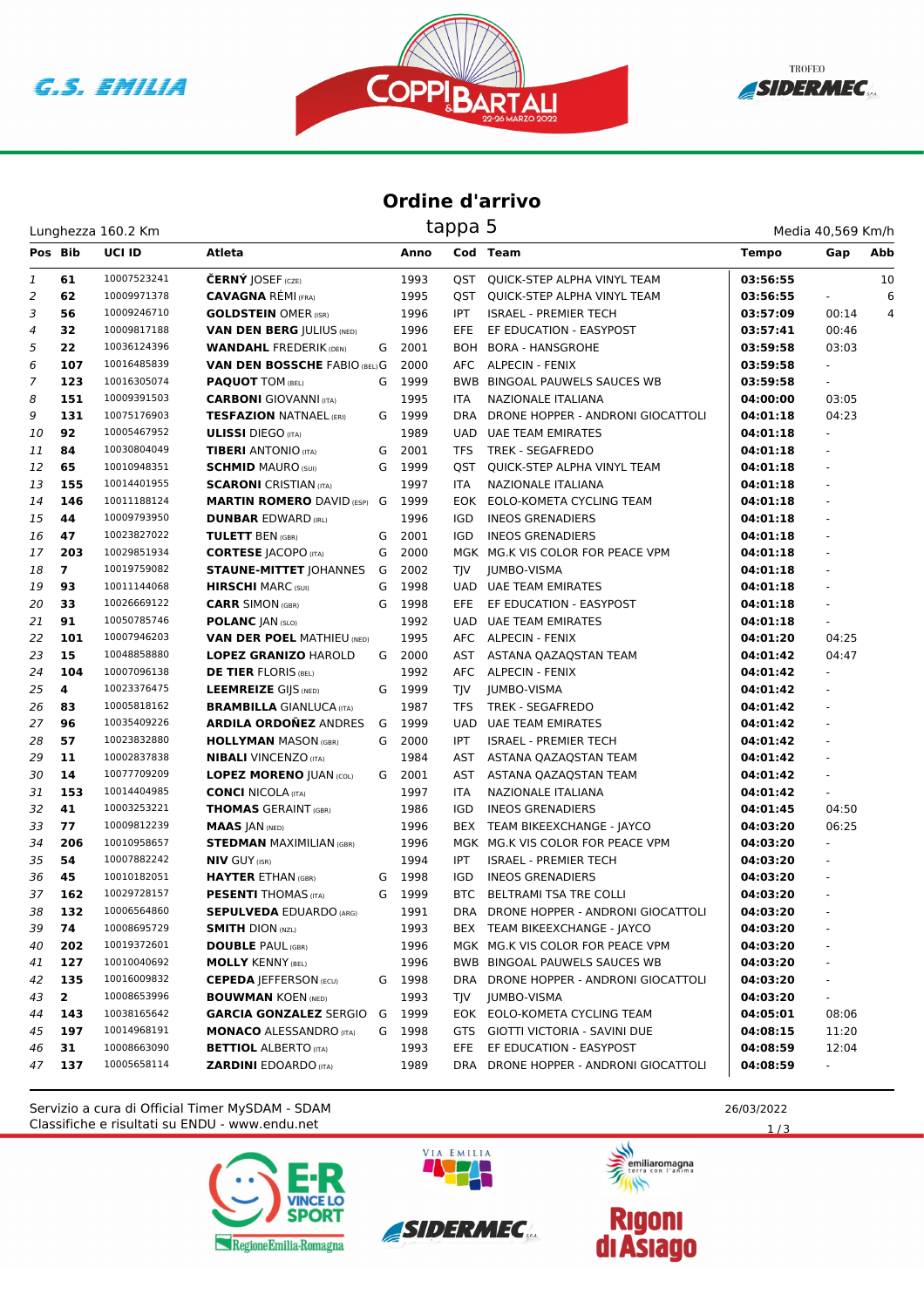





## **Ordine d'arrivo**

Lunghezza 160.2 Km

| Pos Bib |     | <b>UCI ID</b> | Atleta                           |   | Anno   |            | Cod Team                               | <b>Tempo</b> | Abb<br>Gap               |
|---------|-----|---------------|----------------------------------|---|--------|------------|----------------------------------------|--------------|--------------------------|
| 48      | 71  | 10015723579   | <b>COLLEONI KEVIN (ITA)</b>      | G | 1999   |            | BEX TEAM BIKEEXCHANGE - JAYCO          | 04:08:59     |                          |
| 49      | 76  | 10009976836   | <b>SOBRERO MATTEO (ITA)</b>      |   | 1997   | BEX        | TEAM BIKEEXCHANGE - JAYCO              | 04:08:59     | $\frac{1}{2}$            |
| 50      | 156 | 10029878408   | <b>PETRELLI</b> GABRIELE (ITA)   |   | G 2000 | <b>ITA</b> | NAZIONALE ITALIANA                     | 04:08:59     | ä,                       |
| 51      | 63  | 10009966530   | <b>KNOX JAMES (GBR)</b>          |   | 1995   |            | QST QUICK-STEP ALPHA VINYL TEAM        | 04:08:59     |                          |
| 52      | 182 | 10063599850   | <b>GOMEZ BECERRA GERMAN</b>      |   | G 2001 | CTA        | COLOMBIA TIERRA DE ATLETAS GW          | 04:08:59     |                          |
| 53      | 25  | 10010966236   | <b>GAMPER PATRICK (AUT)</b>      |   | 1997   | BOH        | <b>BORA - HANSGROHE</b>                | 04:08:59     |                          |
| 54      | 183 | 10064783250   | <b>PINZON VILLALBA EDGAR</b>     | G | 2001   | CTA        | COLOMBIA TIERRA DE ATLETAS GW          | 04:08:59     | ÷.                       |
| 55      | 175 | 10015920007   | <b>BELLERI MICHAEL (ITA)</b>     | G | 1999   | <b>BIE</b> | <b>BIESSE CARRERA</b>                  | 04:08:59     | $\frac{1}{2}$            |
| 56      | 82  | 10007518894   | <b>PELLAUD SIMON (SUI)</b>       |   | 1992   | TFS        | <b>TREK - SEGAFREDO</b>                | 04:08:59     |                          |
| 57      | 233 | 10014478343   | <b>COLOMBO RAUL (ITA)</b>        |   | 1996   | IWM        | WORK SERVICE - VITALCARE - DYNATEK     | 04:08:59     |                          |
| 58      | 35  | 10011237634   | <b>SHAW JAMES (GBR)</b>          |   | 1996   | <b>EFE</b> | EF EDUCATION - EASYPOST                | 04:08:59     | ÷                        |
| 59      | 13  | 10036104895   | <b>NURLYKHASSYM</b>              | G | 2000   | AST        | ASTANA QAZAQSTAN TEAM                  | 04:08:59     | ÷.                       |
| 60      | 72  | 10003205630   | <b>KANGERT TANEL (EST)</b>       |   | 1987   | BEX        | TEAM BIKEEXCHANGE - JAYCO              | 04:08:59     | ÷.                       |
| 61      | 85  | 10004433789   | <b>GALLOPIN TONY (FRA)</b>       |   | 1988   | <b>TFS</b> | <b>TREK - SEGAFREDO</b>                | 04:08:59     | $\frac{1}{2}$            |
| 62      | 112 | 10015829370   | <b>ZANA FILIPPO (ITA)</b>        | G | 1999   | <b>BCF</b> | <b>BARDIANI CSF FAIZANE'</b>           | 04:08:59     | ÷.                       |
| 63      | 51  | 10004393676   | <b>FROOME</b> CHRISTOPHER (GBR)  |   | 1985   | IPT        | <b>ISRAEL - PREMIER TECH</b>           | 04:08:59     |                          |
| 64      | 42  | 10005776231   | <b>WURF CAMERON (AUS)</b>        |   | 1983   | IGD        | <b>INEOS GRENADIERS</b>                | 04:08:59     |                          |
| 65      | 133 | 10005390958   | <b>BISOLTI ALESSANDRO</b> (ITA)  |   | 1985   | DRA        | DRONE HOPPER - ANDRONI GIOCATTOLI      | 04:08:59     |                          |
| 66      | 177 | 10009700889   | <b>GAROSIO ANDREA (ITA)</b>      |   | 1993   | <b>BIE</b> | <b>BIESSE CARRERA</b>                  | 04:08:59     | ÷.                       |
| 67      | 64  | 10005839885   | <b>CATTANEO MATTIA (ITA)</b>     |   | 1990   | QST        | QUICK-STEP ALPHA VINYL TEAM            | 04:08:59     | $\frac{1}{2}$            |
| 68      | 102 | 10007291754   | <b>RIESEBEEK OSCAR (NED)</b>     |   | 1992   |            | AFC ALPECIN - FENIX                    | 04:08:59     | $\frac{1}{2}$            |
| 69      | 5   | 10022761032   | <b>VAN DIJKE MICK (NED)</b>      | G | 2000   | TJV        | JUMBO-VISMA                            | 04:08:59     |                          |
| 70      | 195 | 10014407009   | <b>DALLA VALLE NICOLAS (ITA)</b> |   | 1997   |            | GTS GIOTTI VICTORIA - SAVINI DUE       | 04:10:28     | 13:33                    |
| 71      | 145 | 10010783855   | <b>VIEGAS DANIEL (POR)</b>       | G | 1998   |            | EOK EOLO-KOMETA CYCLING TEAM           | 04:10:28     | ÷.                       |
| 72      | 225 | 10033022319   | <b>AMELLA MATTEO</b> (ITA)       | G | 2001   |            | COR TEAM CORRATEC                      | 04:10:28     | ÷.                       |
| 73      | 105 | 10006467961   | <b>SBARAGLI KRISTIAN (ITA)</b>   |   | 1990   |            | AFC ALPECIN - FENIX                    | 04:10:28     | $\frac{1}{2}$            |
| 74      | 122 | 10008081595   | <b>MERTZ REMY (BEL)</b>          |   | 1995   |            | <b>BWB BINGOAL PAUWELS SAUCES WB</b>   | 04:10:28     | ÷.                       |
| 75      | 121 | 10011029890   | <b>WIRTGEN LUC (LUX)</b>         | G | 1998   |            | BWB BINGOAL PAUWELS SAUCES WB          | 04:10:28     |                          |
| 76      | 114 | 10015920714   | <b>EL GOUZI OMAR (ITA)</b>       | G | 1999   | <b>BCF</b> | <b>BARDIANI CSF FAIZANE'</b>           | 04:10:28     |                          |
| 77      | 103 | 10009136168   | <b>TAMINIAUX LIONEL (BEL)</b>    |   | 1996   |            | AFC ALPECIN - FENIX                    | 04:10:28     |                          |
| 78      | 236 | 10014405490   | <b>LUCCA RICCARDO</b> (ITA)      |   | 1997   | IWM        | WORK SERVICE - VITALCARE - DYNATEK     | 04:10:28     | ÷.                       |
| 79      | 144 | 10023603013   | <b>FETTER ERIK (HUN)</b>         | G | 2000   |            | EOK EOLO-KOMETA CYCLING TEAM           | 04:10:28     | $\overline{\phantom{a}}$ |
| 80      | 12  | 10009392210   | <b>NIBALI</b> ANTONIO (ITA)      |   | 1992   | AST        | ASTANA QAZAQSTAN TEAM                  | 04:10:28     | $\overline{\phantom{a}}$ |
| 81      | 124 | 10009788189   | <b>TIZZA MARCO (ITA)</b>         |   | 1992   |            | BWB BINGOAL PAUWELS SAUCES WB          | 04:13:06     | 16:11                    |
| 82      | 43  | 10010087778   | <b>DE PLUS LAURENS (BEL)</b>     |   | 1995   | IGD        | <b>INEOS GRENADIERS</b>                | 04:13:09     | 16:14                    |
| 83      | 21  | 10010171038   | <b>WALLS MATTHEW (GBR)</b>       | G | 1998   | BOH        | <b>BORA - HANSGROHE</b>                | 04:13:58     | 17:03                    |
| 84      | 81  | 10007527584   | LIEPINS EMILS (LAT)              |   | 1992   | TFS        | TREK - SEGAFREDO                       | 04:13:58     | $\blacksquare$           |
| 85      | 161 | 10030311066   | <b>PIRAS ANDREA</b> (ITA)        | G | 2002   | BTC        | BELTRAMI TSA TRE COLLI                 | 04:13:58     | $\overline{\phantom{a}}$ |
| 86      | 174 | 10054909155   | <b>NORDAL MATTIAS (DEN)</b>      | G | 2001   | <b>BIE</b> | <b>BIESSE CARRERA</b>                  | 04:13:58     | $\overline{\phantom{a}}$ |
| 87      | 187 | 10068247968   | RICO LEMUS CRISTIAN DAVID G      |   | 2001   |            | CTA COLOMBIA TIERRA DE ATLETAS GW      | 04:13:58     |                          |
| 88      | 163 | 10029712595   | <b>AIMONETTO PIETRO (ITA)</b>    |   | G 2001 |            | BTC BELTRAMI TSA TRE COLLI             | 04:13:58     |                          |
| 89      | 234 | 10015134004   | <b>ZANDRI FRANCESCO (ITA)</b>    |   | 1997   |            | IWM WORK SERVICE - VITALCARE - DYNATEK | 04:13:58     |                          |
| 90      | 235 | 10030690275   | <b>CARRETTA RICCARDO (ITA)</b>   | G | 2001   | IWM        | WORK SERVICE - VITALCARE - DYNATEK     | 04:13:58     |                          |
| 91      | 231 | 10030344715   | <b>BORTOLUZZI</b> GIOVANNI (ITA) | G | 2002   | IWM        | WORK SERVICE - VITALCARE - DYNATEK     | 04:13:58     |                          |
| 92      | 192 | 10053731112   | <b>DIMA EMIL (ROU)</b>           |   | 1997   |            | GTS GIOTTI VICTORIA - SAVINI DUE       | 04:13:58     |                          |
| 93      | 164 | 10030427971   | <b>BIANCALANI ANDREA (ITA)</b>   |   | G 2000 | BTC        | BELTRAMI TSA TRE COLLI                 | 04:13:58     |                          |
| 94      | 34  | 10004759650   | <b>HOWES ALEX (USA)</b>          |   | 1988   | EFE        | EF EDUCATION - EASYPOST                | 04:13:58     |                          |
|         |     |               |                                  |   |        |            |                                        |              |                          |

Classifiche e risultati su ENDU - www.endu.net Servizio a cura di Official Timer MySDAM - SDAM 26/03/2022







**Rigoni<br>di Asiago** 

 $2/3$